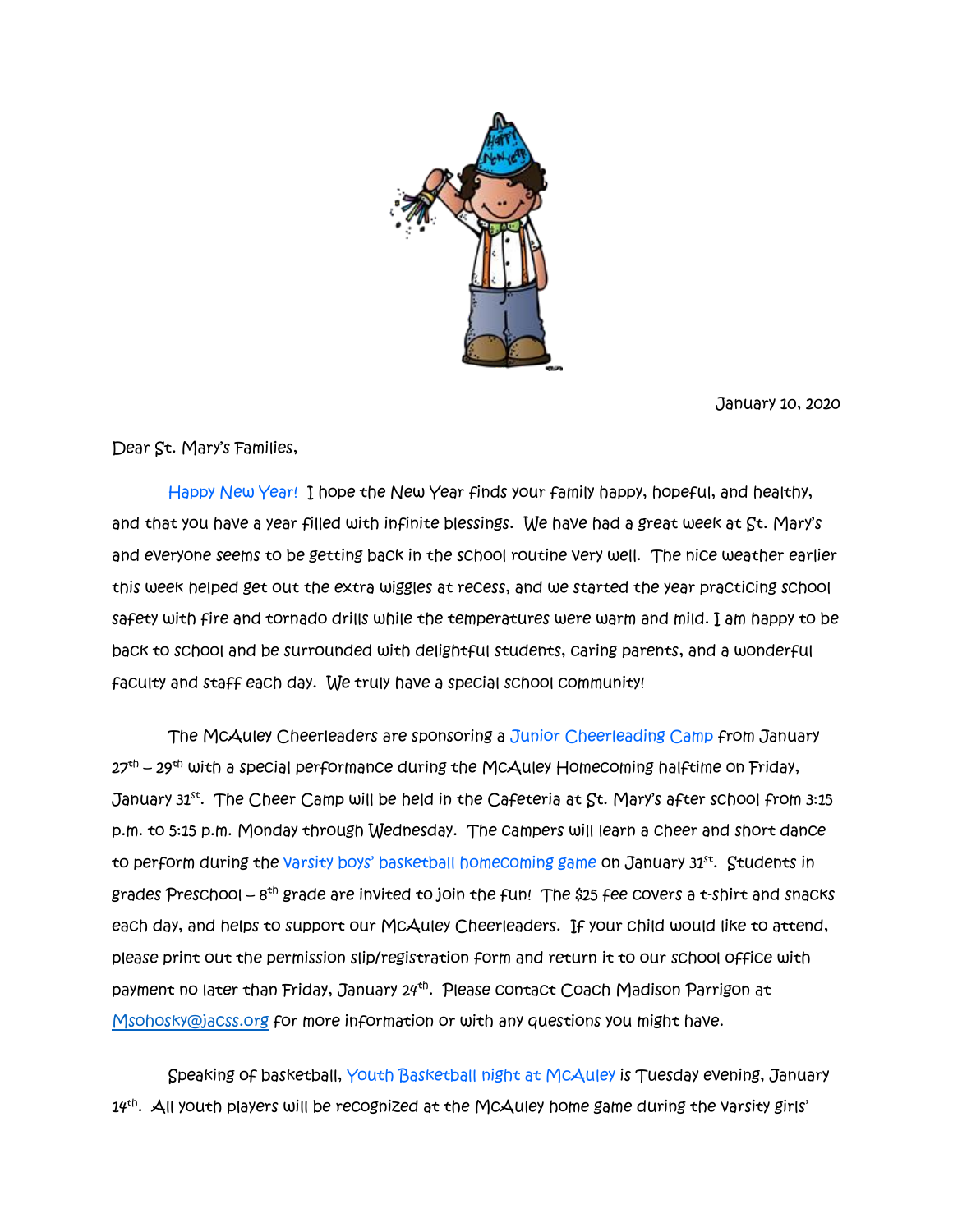halftime. Students should arrive by 5:30 p.m. and should wear their jersey with jeans. ALL St. Mary's kids are invited to attend the game, too! Wear your St. Mary's t-shirt and don't forget to stop by the concession stand for a FREE treat!

This coming Monday, January 13<sup>th</sup> begins the "Kids Paint the Darndest Things" art exhibit on the famous brick wall at Club 609. Student artists from  $3^{rd}$ ,  $4^{th}$ , and  $5^{th}$  grades will be displaying their artwork at the restaurant for the next four weeks. All of the art is for sale and the proceeds will go towards building a St. Mary's marquee in front of our school. The digital marquee will help to keep the students, parents, parish members, and the general public updated on all the amazing activities and events that take place at St. Mary's. Opportunities to purchase bricks for the marquee are still available and information sheets are available in the school office. This is a colorful and creative to support our students and our school!

 Catholic Schools Week is quickly approaching and will be held nationally from January 26<sup>th</sup> – February 1<sup>st</sup>. This is a meaningful and fun week for our school community as we highlight and celebrate special aspects of our school each day. More information will be included in next week's Communicator Newsletter that will detail the dress themes for each day, special activities, and fun events. It's a great week that celebrates the mission and beauty that a Catholic education provides.

The  $St.$  Mary's spelling bees will begin in  $4<sup>th</sup>$  and  $5<sup>th</sup>$  grades next week with the final spelling bee taking place in the Commons on January  $31<sup>st</sup>$  starting at 9:00 a.m. The  $4<sup>th</sup>$  and  $5<sup>th</sup>$ grade students were given a complete list of the official Joplin Globe Spelling Bee words before Christmas Break. Classroom bees will begin next week, the first bee on January 14th and the second on January 21st. The 6 winners (2 from Mrs. Lone's class, 2 from Mrs. Staton's class, 2 from Mrs. Sullens' class) from both classroom bees will compete in the St. Mary's Spelling Bee during Catholic Schools Week. Parents will not attend the classroom bees, but all parents are invited to the final spelling bee.

 Don't forget the Early Learners – Kindergarten Christmas program is this coming Monday, January 13th at 10:00 a.m. in the Parish Hall. The students practiced today in the Commons and their performance will melt your heart. Refreshments will be served afterwards and I hope you are able to attend.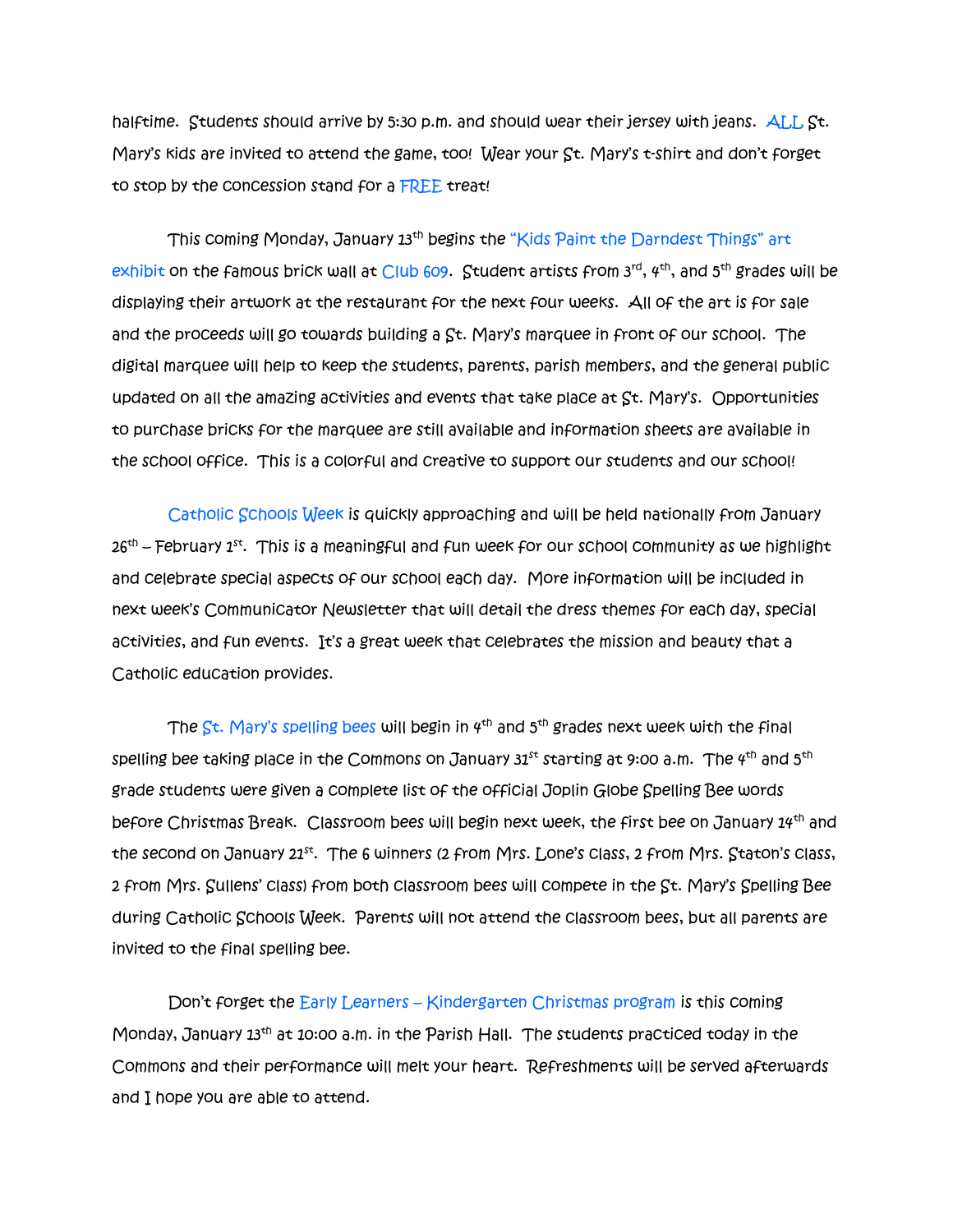I hope your family stays warm and cozy this weekend as we experience a smorgasbord of weather conditions. To start the school week with warm, spring-like weather and end it with tornado watches, flood warnings, and winter storm watches is proof that we live in Missouri! Thank you for all that you do for your child, including sending them to St. Mary's.

God bless and take care,

Joanne Lown

[jlown@jacss.org](mailto:jlown@jacss.org)

## Important Upcoming Events:

| Monday, January 13th             | Early Learners-K Christmas Program, 10:00 in the Parish  |
|----------------------------------|----------------------------------------------------------|
| Hall                             |                                                          |
|                                  |                                                          |
|                                  | Moe's Monday                                             |
|                                  |                                                          |
|                                  | Kids Paint the Darndest Things art exhibit opens at Club |
| 609                              |                                                          |
|                                  |                                                          |
|                                  |                                                          |
| Monday, January 20 <sup>th</sup> | NO SCHOOL- Dr. Martin Luther King Jr. Day                |
|                                  |                                                          |
|                                  | Faculty PD Day                                           |
|                                  |                                                          |
|                                  |                                                          |
| Thursday, January 23rd           | <b>Free Dress Day!</b>                                   |
|                                  |                                                          |